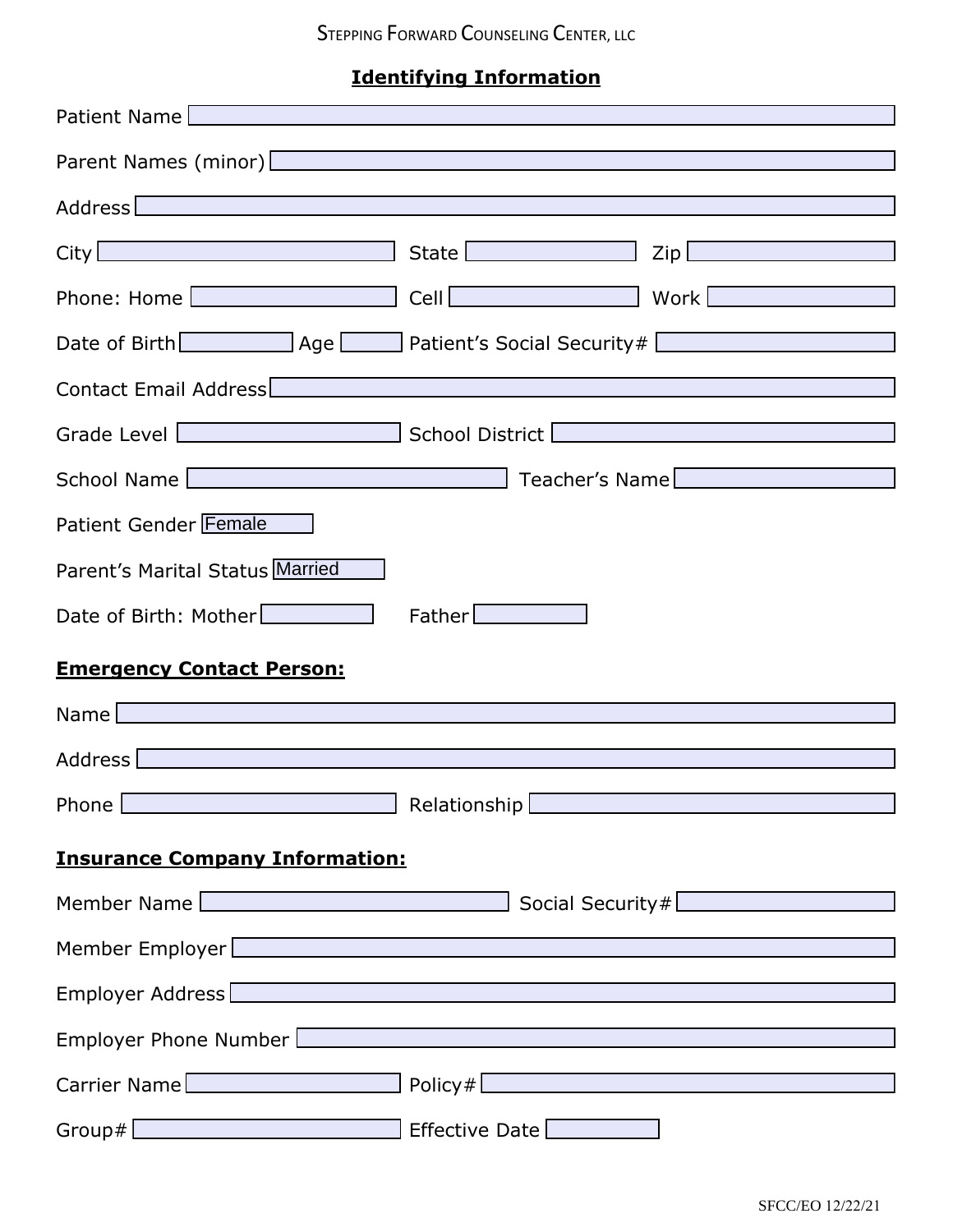| How did you hear about us?                                               |
|--------------------------------------------------------------------------|
| Primary Care Physician & Phone                                           |
| To provide excellent care we request to contact your PCP? No<br>Initials |
| Psychiatrist/and Neurologist                                             |
| Address and Phone $\Box$                                                 |
| <b>Current Medications (All):</b>                                        |

Previous Therapist, Address, and Phone

Past Treatment Outcome: What worked? What didn't?

# What **goals** would you like to accomplish for your child?

What are your child's nutritional concerns?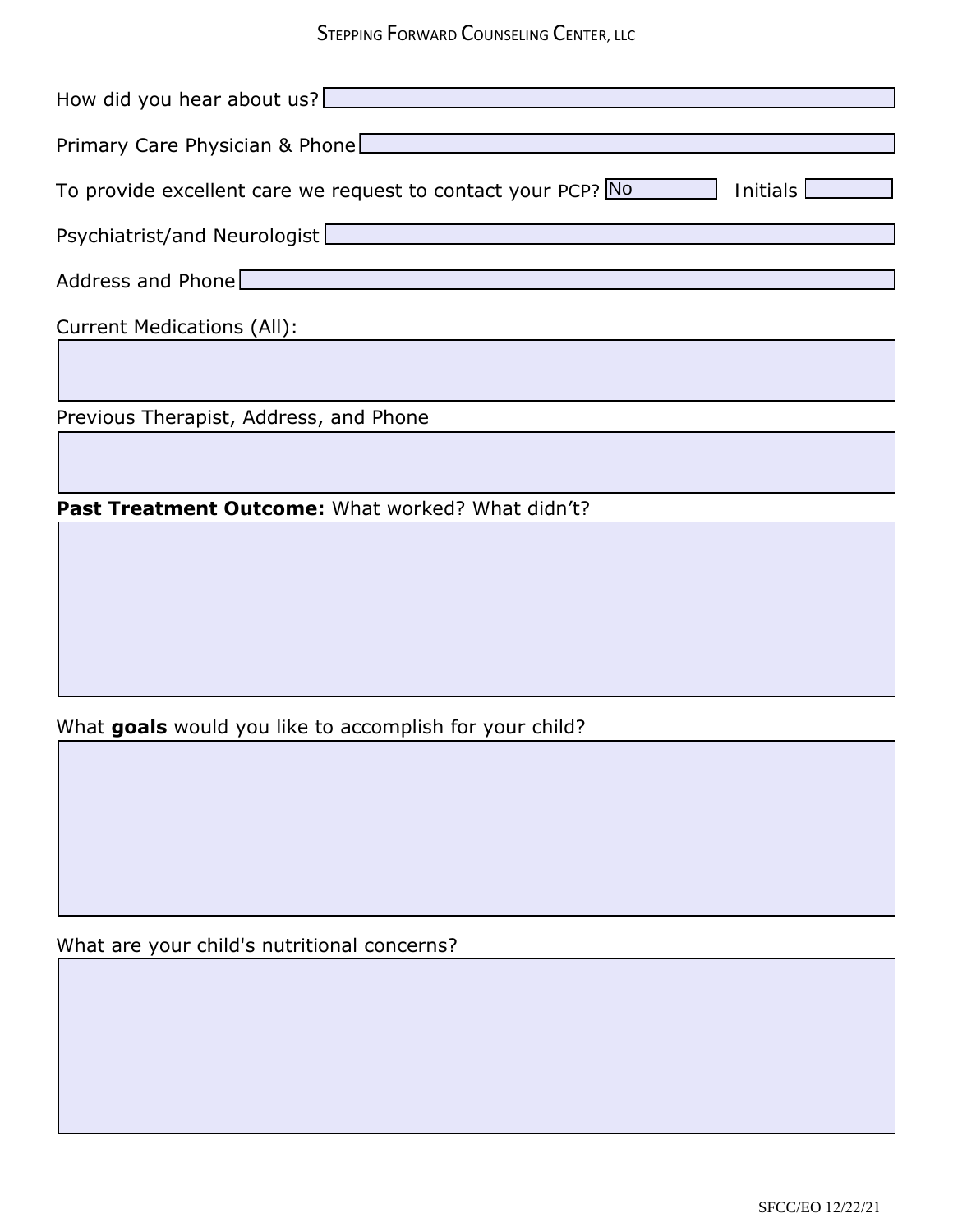# **Health Comments/Screening**

Select "Yes" or "No" in the following. If you select yes please list any special instruction or health comments.

In the past six months has your child had any of the following symptoms:

| <b>No</b><br>Allergies<br>N <sub>o</sub><br><b>Diabetes</b><br><b>No</b><br>Asthma |  |
|------------------------------------------------------------------------------------|--|
|                                                                                    |  |
|                                                                                    |  |
|                                                                                    |  |
| No<br>Abdominal/Stomach Pains                                                      |  |
| <b>No</b><br>Diarrhea/Constipation                                                 |  |
| <b>No</b><br>Vomiting                                                              |  |
| $\overline{N}$<br>Bleeding easily                                                  |  |
| <b>No</b><br>Bruising easily                                                       |  |
| <b>No</b><br>Chest Colds                                                           |  |
| <b>No</b><br>Chronic Cough                                                         |  |
| <b>No</b><br>Wheezing                                                              |  |
| <b>No</b><br>Fever                                                                 |  |
| N <sub>o</sub><br>Earaches                                                         |  |
| $\overline{N}$<br>Nose Bleeds                                                      |  |
| $\overline{N}$<br>Sinus Problems                                                   |  |
| <b>No</b><br>Skin Rash                                                             |  |
| <b>No</b><br>Difficulty Urinating                                                  |  |
| No<br>Bedwetting                                                                   |  |
| <b>No</b><br>Convulsions                                                           |  |
| <b>No</b><br>Frequent or Severe Headache                                           |  |
| N <sub>o</sub><br>Difficulty Sleeping                                              |  |
| No<br>Numbness or Tingling                                                         |  |
| <b>No</b><br>Pneumonia                                                             |  |
| $\overline{N}$<br><b>Bronchitis</b>                                                |  |
| <b>No</b><br>Measles                                                               |  |
| <b>No</b><br><b>Heart Murmur</b>                                                   |  |
| <b>No</b><br>г<br>Seizures                                                         |  |
| <b>No</b><br>Headaches                                                             |  |
| <b>No</b><br>Dizziness/Vertigo                                                     |  |
| <b>No</b><br>Celiac Disease/Gluten Intolerance                                     |  |
| No<br>Weight gain of 10 lbs. or more in the last 3 months                          |  |
| <b>No</b><br>Weight loss of 10 lbs. or more in the last 3 months                   |  |
| <b>No</b><br>Decrease in food intake and/or appetite                               |  |
| $\overline{N}$<br>Food binging or induced vomiting                                 |  |
| No<br>Dental problems                                                              |  |

Date of last physical exam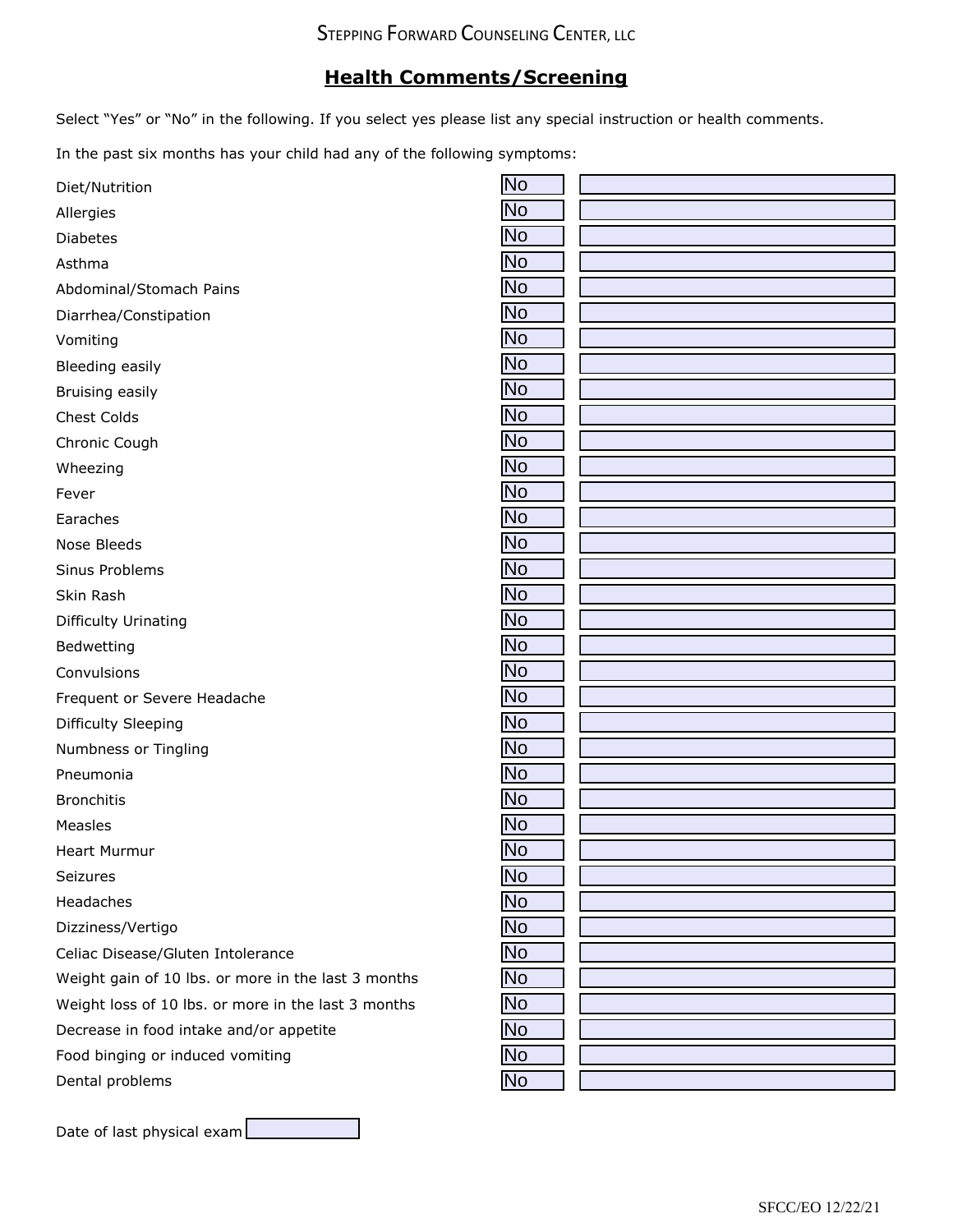# **Medication Management Quality Assurance Checklist**

This checklist has been developed as a tool to evaluate and monitor areas pertaining to medication administration and pharmaceutical services provided at Stepping Forward Counseling Center. We would like you to participate in this portion of our program by providing us with your feedback regarding medication management.

|                                                                                                                              | Yes | <b>No</b> | Comments |
|------------------------------------------------------------------------------------------------------------------------------|-----|-----------|----------|
| 1. Is your child currently receiving medication?<br>If so which medications?                                                 |     |           |          |
| 2. Does your child currently take any vitamins<br>on a daily basis? If so, which ones?                                       |     |           |          |
| 3. If your child is not receiving medication, do<br>you feel he or she would benefit from beginning<br>a medication regimen? |     |           |          |
| 4. If your child is on medication, has he or she<br>been on medication for over 3 months?                                    |     |           |          |
| 5. If your child is on medication, has he or she<br>been on medication for less than 3 months?                               |     |           |          |
| 6. Have you noticed any change in your child's<br>behavior since he or she has started using<br>medication?                  |     |           |          |
| 7. If you have noticed a change in behavior,<br>has it been a positive change? If "No," please<br>explain.                   |     |           |          |
| 8. If not, do you think your child should still be<br>taking the prescribed medication?                                      |     |           |          |
| 9. Do you feel as though the medication is<br>helping your child?                                                            |     |           |          |
| 10. Do you feel the dosage should be adjusted<br>for your child?                                                             |     |           |          |
| 11. Do you feel involved with the medication<br>management process?                                                          |     |           |          |
| 12. If you do not feel involved, do you want to<br>be more involved with the process?                                        |     |           |          |
| 13. What interventions were tried before<br>medications were started?                                                        |     |           |          |

Please let us know if there are any additional questions or concerns you have regarding your child's medication, or lack of medication.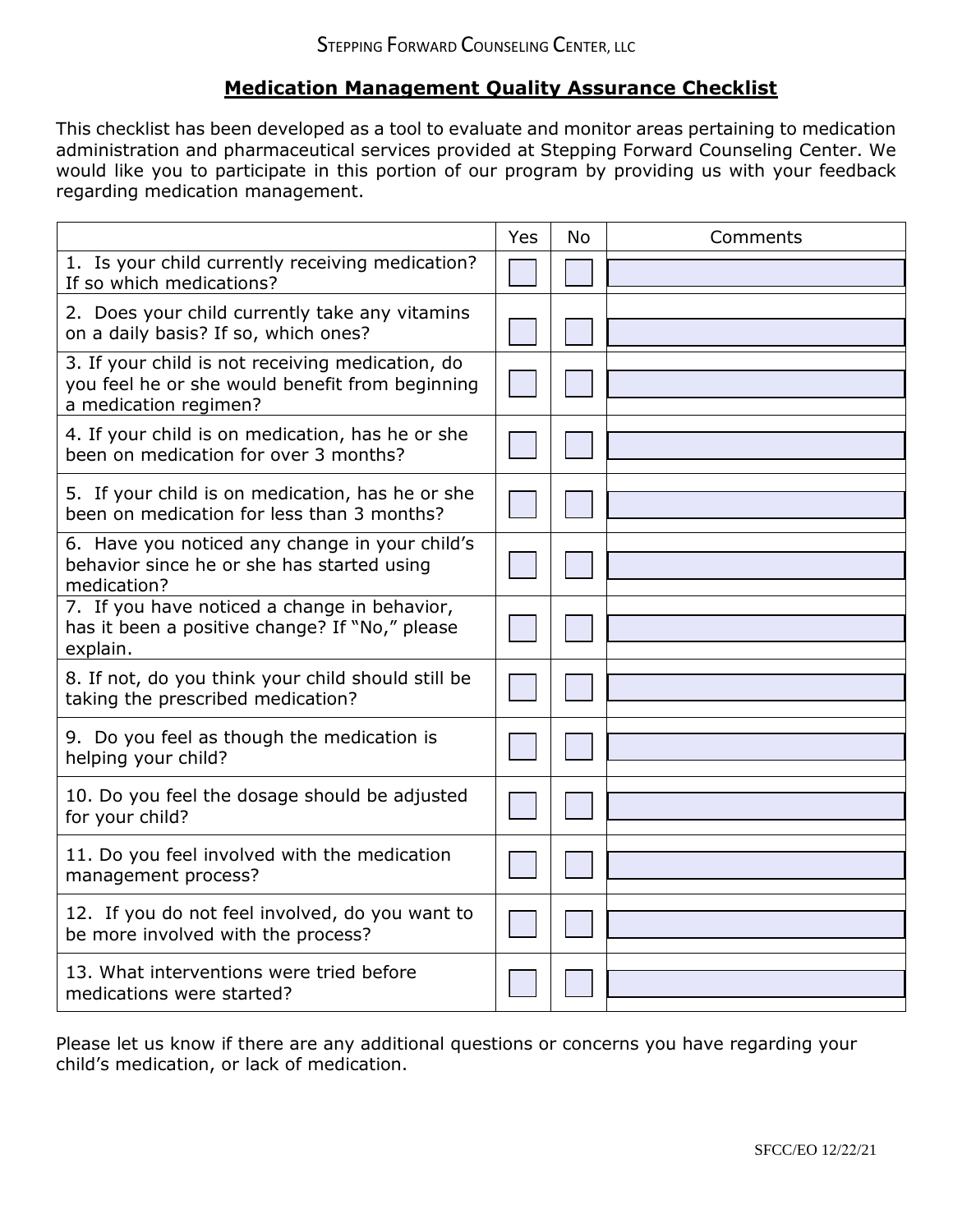### **Survey**

Child's Name

Parents, this survey is to be filled out by your child. If you have a child who is unable to read, please read it to them and have your child provide you with the answers. We appreciate your assistance.

Please follow the instructions below in order to help us create an individualized program just for you!

1. Please tell us what activities you have tried and or are interested in.

2. In the lines provided, please tell us whether you like this activity or have ever tried it.

| Yoga/Tai Chi                            |  |
|-----------------------------------------|--|
| Art                                     |  |
| Journaling                              |  |
| Talking to a trusted adult or friend    |  |
| Board Games (Please specify which ones) |  |
| Sports (Please specify which ones)      |  |
| Dance                                   |  |
| Music (singing, listening, playing)     |  |
| Acting/Drama Therapy                    |  |

3. Please let us know if there are any activities you have not yet experienced but would like to try:

4. Is there anything else you would like us to know about you?

5. What would you like to learn about yourself at SFCC?

6. Please list 3 goals you would like to work on at SFCC?

1. 2. 3.

SFCC/EO 12/22/21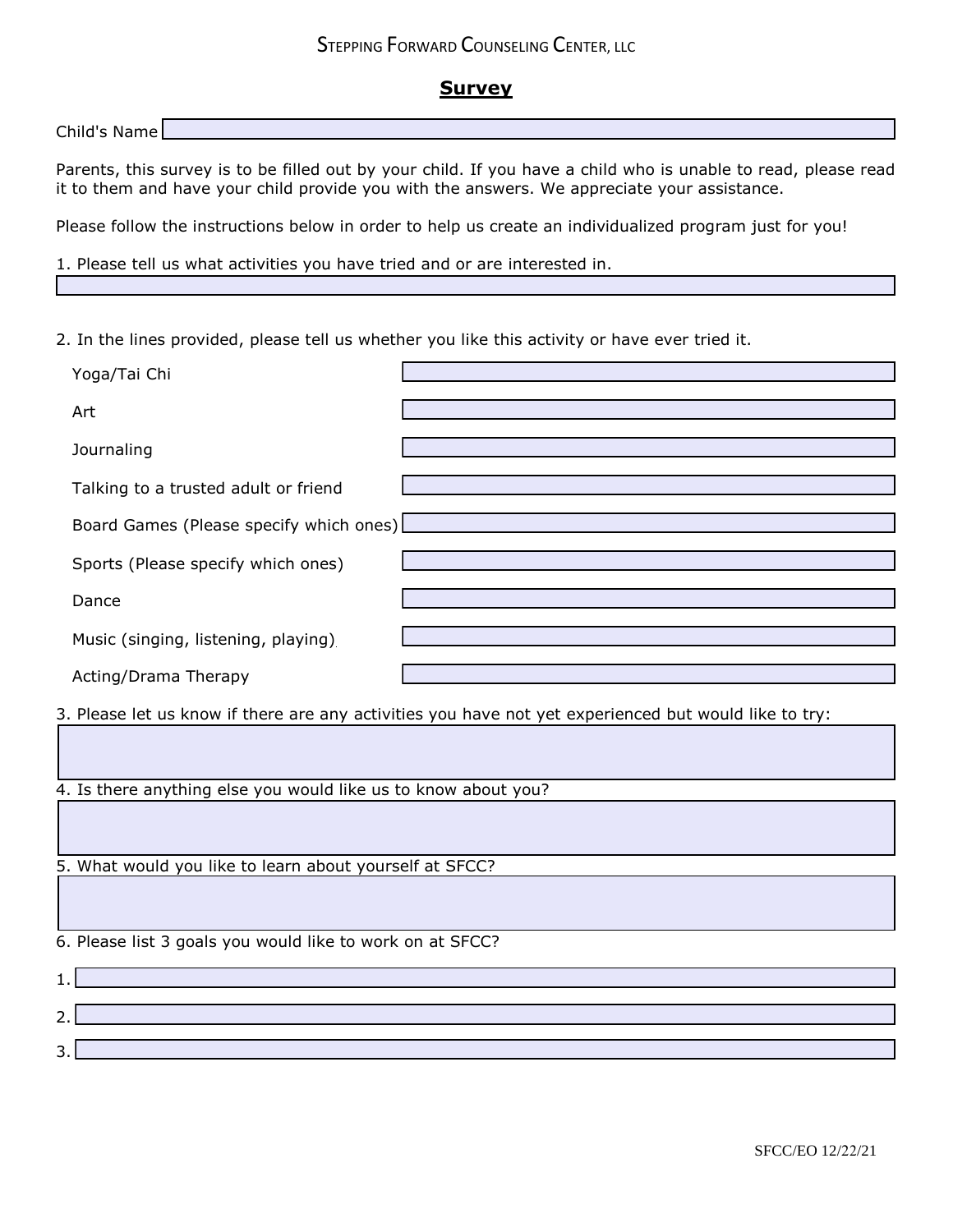## **Assignment of Benefits/Payment Authorization**

Client's Name Date Date of the Client's Name Date Date of the Date Date of the Date Date Date of the Date of the Date of the Date of the Date of the Date of the Date of the Date of the Date of the Date of the Date of the D

Dear Client/Partner:

Please fill out this form in its entirety. Thank you in advance for your cooperation.

It is your responsibility to know your member benefits. Logos appearing on insurance cards can be misleading. Please notify your insurance company to know what your coverage is and as to whether or not you need authorization for treatment. It is your responsibility to know your mental health claims address, deductible, coinsurance, and or co-pay. Payment for non-covered services for any reason is your responsibility.

Payment for appointments not cancelled with 24-hour notice is your responsibility.

I authorize Stepping Forward Counseling Center, LLC to release any medical or other information necessary to process claims.

I assign to Stepping Forward Counseling Center, LLC all rights and benefits under my policy or plan including, but not limited to, the right to direct payment of medical benefits for all services provided. I further assign all rights and benefits under my policy or plan to Stepping Forward Counseling Center, LLC to legally enforce the right to direct payment of medical benefits for all services provided.

I will forward upon receipt any payments received along with the explanation of benefits to Stepping Forward Counseling Center, LLC (CA: 15375 Barranca Parkway Suite A-207 Irvine, CA 92618 NJ: 26 Main Street Chatham, NJ 07928). Please endorse the back of the check as follows: Pay to the order of Stepping Forward Counseling Center.

Stepping Forward Counseling Center is authorized to charge my credit card if a balance is due and agreed upon by both parties or if I have not forwarded any insurance payments to them within 15 days upon my receiving it.

By executing the documents contained in this intake packet, the signing party agrees to pay all amounts invoiced and agreed to and set forth herein, including any and all fees and costs of collecting on any unpaid balances. In the event the executing/responsible party fails to pay all sums due and Stepping Forward Counseling Center's attempt to collect the amounts due are unsuccessful, then Stepping Forward shall retain the services of an attorney to collect the amount due. All legal fees and costs of collection shall become the responsibility of and paid for by the executing/responsible party and shall be added to those amounts due and owing.

| Credit Card Type                                                                        | <b>Expiration Date</b> |
|-----------------------------------------------------------------------------------------|------------------------|
| $CV$ Code $\Box$<br>Credit Card Number                                                  |                        |
| I understand and agree to the above policies and procedures and assignment of benefits: |                        |

| <b>Print Name</b> | Date |
|-------------------|------|
|                   |      |

Signature Date Date of the Date of the Date of the Date of the Date of the Date of the Date of the Date of the Date of the Date of the Date of the Date of the Date of the Date of the Date of the Date of the Date of the Dat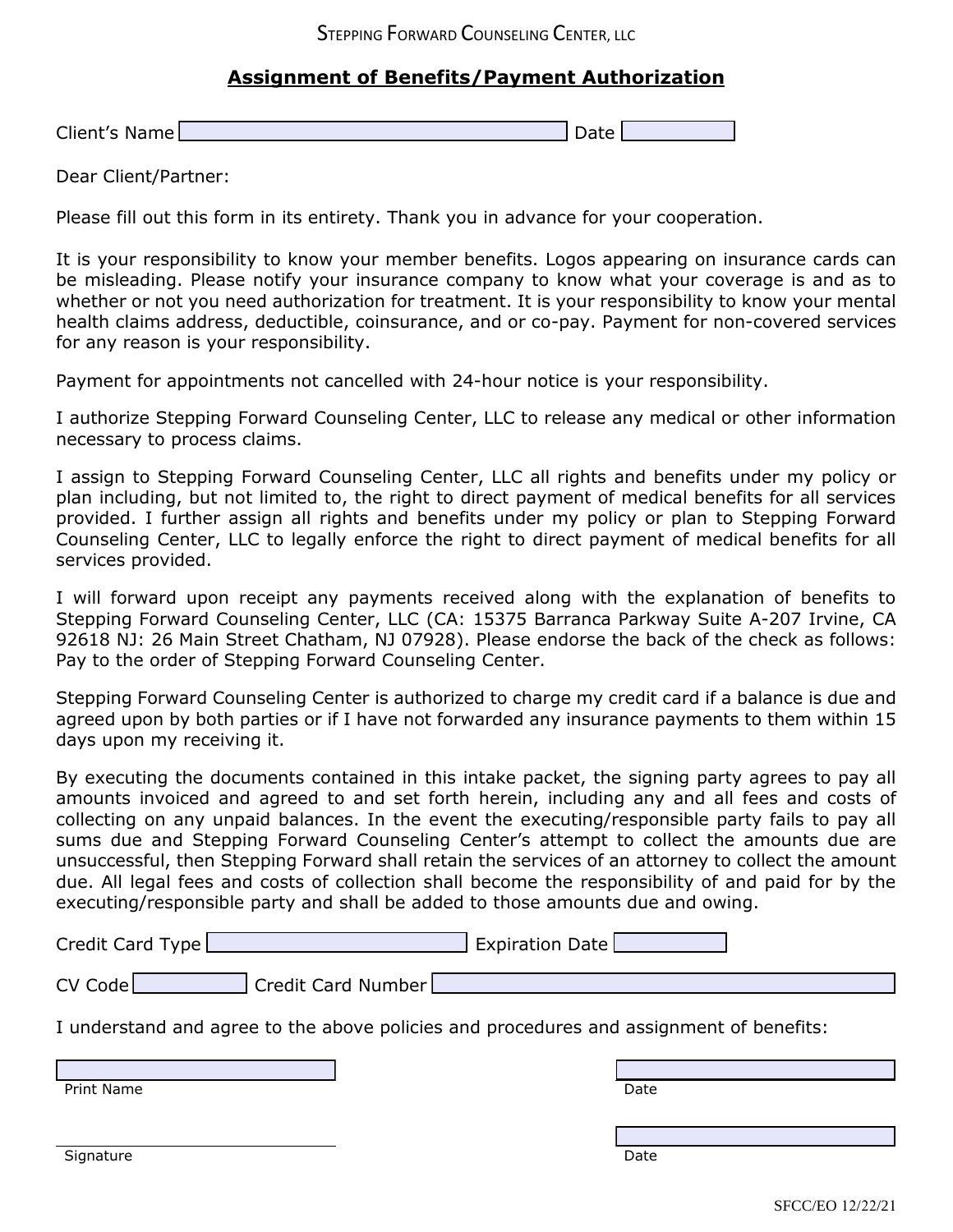# **Authorization to Release/Obtain Information**

| , give staff from Stepping Forward Counseling Center permission to disclose                            |
|--------------------------------------------------------------------------------------------------------|
| and or obtain information from: Be Specific (organization(s) or name of person(s) and phone number(s)) |
|                                                                                                        |
|                                                                                                        |
|                                                                                                        |

Regarding (patient's name)

The purpose of this disclosure of information is to improve assessment and treatment planning, share information relevant to treatment and when appropriate, coordinate treatment services.

I understand that I have the right to revoke authorization in writing, at any time by sending written notification to Stepping Forward Counseling Center. I further understand that a revocation of the authorization is not effective to the extent that action has been taken in reliance on the authorization.

I further understand that Stepping Forward Counseling will not condition my treatment on whether or not I give authorization for the requested disclosure.

Unless you have specifically requested in writing that the disclosure be made in a certain format, we reserve the right to disclose information as permitted by this authorization in any manner that we deem to be appropriate and consistent with applicable law, including, but not limited to, verbally, in paper format, or electronically.

Federal prohibits the person or organization to whom disclosure is made from making any further disclosure of substance abuse treatment information unless further disclosure is expressly permitted by the written authorization of the person to whom it pertains or as otherwise permitted by 42C.F.R. Part 2.

Information will be disclosed if information is of danger to the client or deemed necessary by clinician (client will be notified prior to disclosure and encouraged to attend session with parent/guardian).

Expires one year after date of signature.

Thank you in advance for your cooperation.

Signature Date Date of the Date of the Date of the Date of the Date of the Date of the Date of the Date of the

Check here if patient/client refuses to sign authorization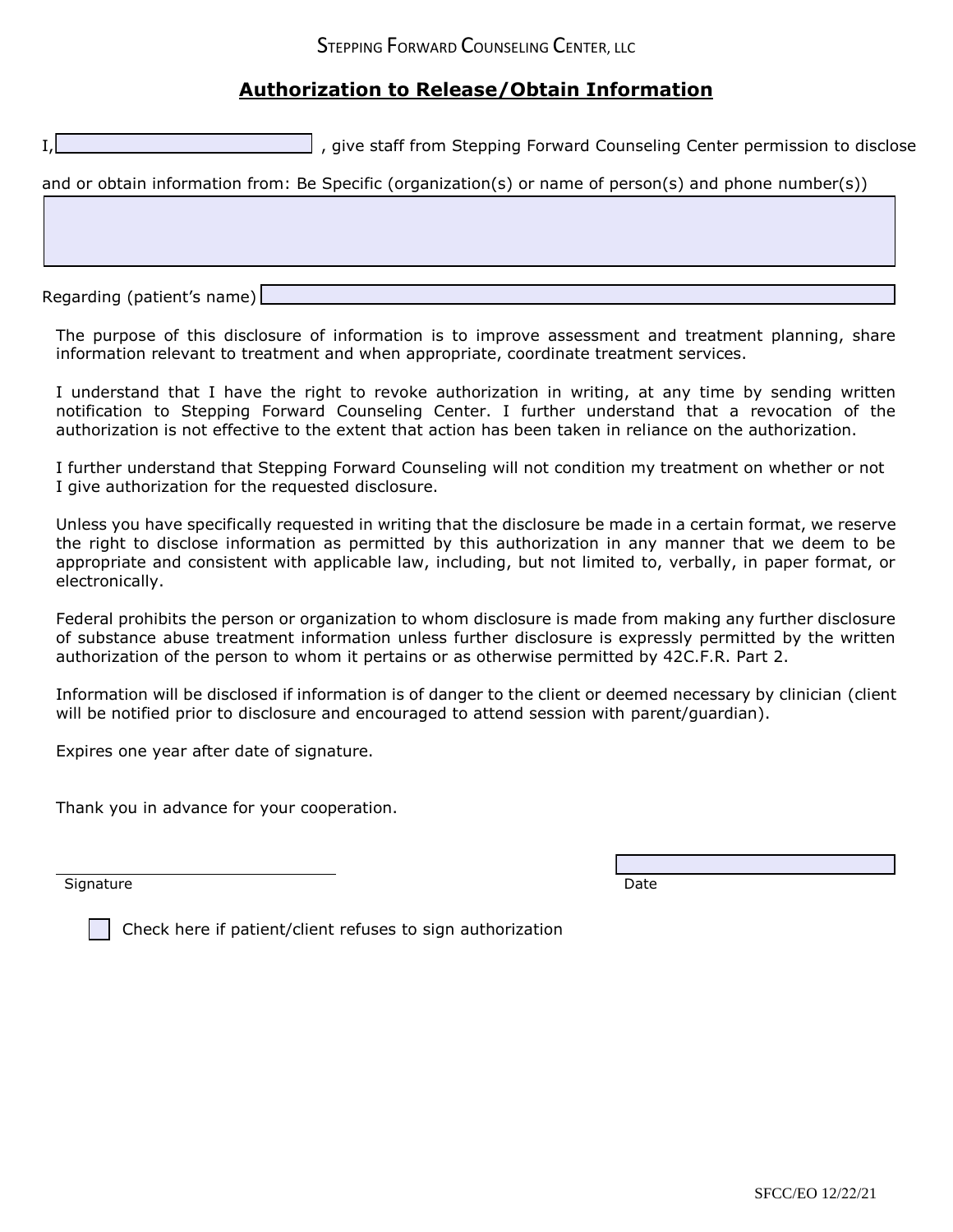## **Safety Policy Crisis Intervention and Prevention**

Staff at Stepping Forward Counseling Center is trained in Crisis Management using techniques from the Handle with Care Behavior Management System to manage disruptive, assaultive and out of control behavior. This crisis intervention program has been proven effective in resolving potentially violent crises. It is designed to safely intervene without damaging the therapeutic relationship the client has formed with the staff. The program is a behavior management system based on the philosophy of providing the best *Care, Welfare, Safety, and Security* for staff and those in their care, even during violent moments. The program focuses on preventing disruptive behavior by communicating with individuals respectfully and with concern for their wellbeing. The program teaches physical interventions only as a last resort—when an individual presents an imminent danger to self or others—and all physical interventions taught are designed to be non-harmful, noninvasive, and to maintain the individual's dignity. Follow-up debriefing strategies are also key components of the training program.

Staff work to prevent violent outbursts, but in the event of a situation where the client is a danger to self or others staff will take the necessary steps to intervene and deescalate the situation. Any physical intervention has potential for medical risk and should be looked at as an emergency response procedure. Risks could include, but is not limited to, injuries ranging from bites, asphyxia, damaged joints, broken bones, friction burns, disability, or death. Additionally, there is the risk that a psychological injury may also occur, particularly for those children who have experienced prior abuse by adults.

Risks involved with physical intervention can be minimized when staff members regularly practice and rehearse procedures for team interventions. Physical interventions will only be used if one or more of the following conditions exist:

The individual is placing him or herself in clear physical danger

- The individual is placing others in clear physical danger
- The individual is engaging in property destruction that may lead to physical harm to him/herself or others.

SFCC has established a policy on Restrictive Behavior Management to identify risks and procedures associated with physical restraint.

#### **Medical Clearance RBM**

#### MEDICAL CLEARANCE FOR THE USE OF THERAPEUTIC HOLDING INTERVENTIONS

I have examined the above-named child and accompanying medical records have found: (Check One)

The child does not have a documented respiratory ailment, spinal condition, fracture, seizure disorder, or other physical condition that would preclude the use of physical restraint as utilized by Stepping Forward Counseling Center.

The child has a documented medical condition called that is that precludes the use of any physical restraint.

The child has a documented medical condition called  $\Box$   $\Box$  that requires the use of physical restraint for behavior management purposes.

#### **I agree with Stepping Forward Counseling Center's Safety Policies**

Client Signature Date

| Parent Signature (if client is minor) | Date |
|---------------------------------------|------|
|---------------------------------------|------|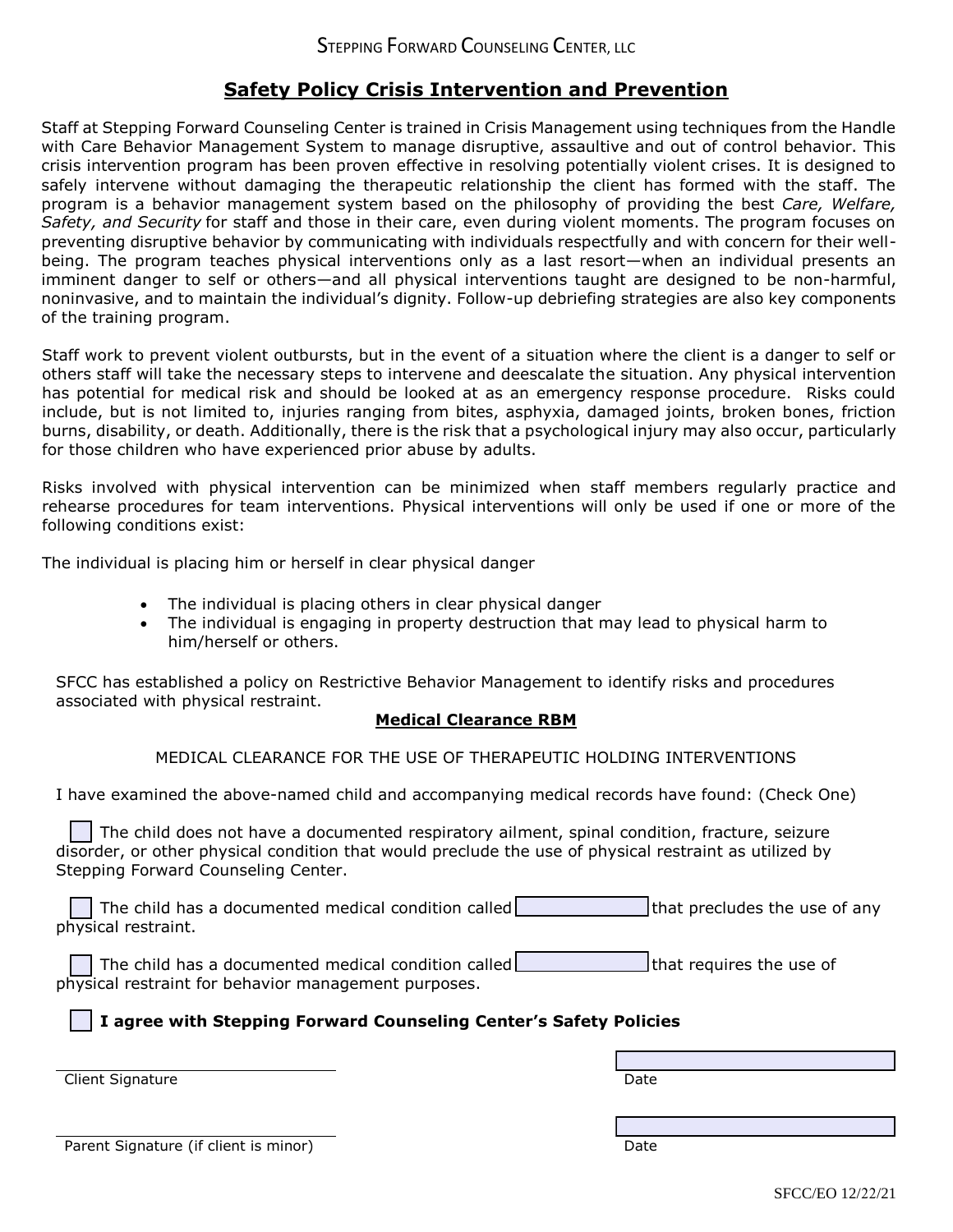# **Parental Consent for Photographs and Video Taping**

During your child's stay at SFCC, we may wish to photograph and/or video and or audio tape your child engaged in therapeutic and related activities. Your help in training and educational purposes and sharing our pride in your child's accomplishments would be greatly appreciated. I hereby grant SFCC permission to use my likeness in a photograph in any and all of its publications, including website entries, without payment or any other consideration. I understand and agree that these materials will become the property of SFCC and will not be returned. I hereby irrevocably authorize SFCC to edit, alter, copy, exhibit, publish or distribute this photo for purposes of publicizing SFCC's programs or for any other lawful purpose. In addition, I waive the right to inspect or approve the finished product, including written or electronic copy, wherein my likeness appears. Additionally, I waive any right to royalties or other compensation arising or related to the use of the photograph. I hereby hold harmless and release and forever discharge SFCC from all claims, demands, and causes of action which I, my heirs, representatives, executors, administrators, or any other persons acting on my behalf or on behalf of my estate have or may have by reason of this authorization.

# **Please complete the information below:**

I **DO** give permission to have my son/daughter photographed and/or videotaped during their stay at SFCC. These photographs and/or tapes may be used for therapy projects, instructional purposes and for publication in newspapers and/or brochures.

I **DO NOT** give permission to have my son/daughter photographed and/or videotaped during their stay at SFCC. These photographs and/or tapes may be used for therapy projects, instructional purposes and for publication in newspapers and/or brochures.

## **Family Involvement**

The importance of family involvement in the therapeutic process has been well documented. As such, Stepping Forward Counseling Center (SFCC) feels strongly that regular parental and family participation is an inherent component of the therapies we offer. We subsequently require that all parents and families of children participating in our SFCC programs attend parenting programs and family sessions as recommended by our clinical team. We additionally require that parents provide regular updates on their child's progress via scheduled sessions with our clinicians.

By signing this form, I acknowledge that I have been made aware of the requirement for family participation and that I consent to be actively involved in my child's treatment.

### **Art Therapy Projects**

Your child will participate in many different Art Medias at SFCC. This work may be displayed or presented from time to time in different professional settings. This work created by your child or a group of children is used for therapeutic purposes.

#### **I have read and understand the above-mentioned information:**

Child's Name

Parent/Guardian Signature **Date of American Systems** Date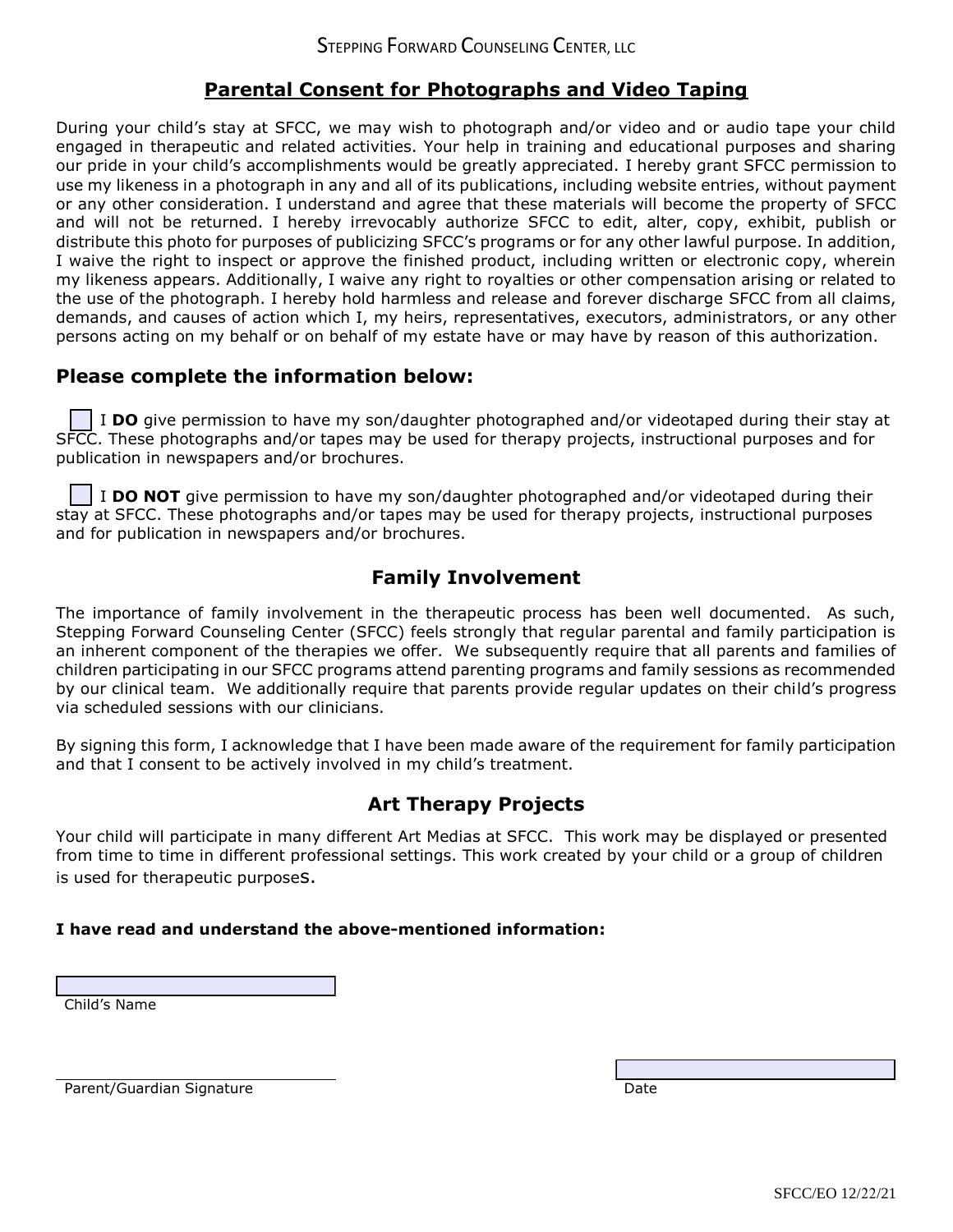# **Notice of Patient Information Practices**

THIS NOTICE DESCRIBES HOW MEDICAL INFORMATION ABOUT YOU MAY BE USED OR DISCLOSED AND HOW YOU CAN GET ACCESS TO INFORMATION. PLEASE REVIEW IT.

### **LEGAL DUTY**

Stepping Forward Counseling Center, LLC is required by law to protect the privacy of your personal health information, provide this notice about my information practices, and follow the information practices that are described herein.

### **USES AND DISCLOSURES OF HEALTH INFORMATION**

Stepping Forward Counseling Center, LLC uses your personal health information primarily for treatment; obtaining payment for treatment; conducting internal administrative activities and evaluating the quality of care that is provided. For example, we may use your personal health information to contact you to provide appointment reminders, or information about treatment alternatives or other health related benefits that could be of interest to you.

In any other situation my policy is to obtain your written authorization before disclosing your personal health information. If you provide SFCC with a written authorization to release your information for any reason, you may later revoke that authorization to stop future disclosures at any time.

When changes are made, a new Notice of Information Practices will be posted in the waiting room and patient exam areas and will be provided to you on your next visit. You may also request an updated copy of my Notice of Information Practices at any time.

#### **PATIENT'S INDIVIDUAL RIGHTS**

You have the right to review or obtain a copy of your personal health information at any time. You have the right to request that SFCC correct any inaccurate or incomplete information in your records. You also have the right to request a list of instances where SFCC have disclosed your personal health information for reasons other than treatment, payment or other related administrative purposes.

You may also request in writing that SFCC not use or disclose your personal health information for treatment, payment and administrative purposes except when specifically authorized by you, when required by law or in emergency circumstances. SFCC will consider all such requests on a case by case basis, but the practice is not legally required to accept them.

#### **CONCERNS AND COMPLAINTS**

If you are concerned that SFCC may have violated your privacy rights or if you disagree with any decisions we have made regarding access or disclosure of your personal health information, you may send a written complaint to the US Department of Health and Human Services

### **REPORT A PATIENT SAFTEY EVENT TO THE JOINT COMMISSON**

Do you have a patient safety event or concern about SFCC? As an accredited Mental Health facility you have the option to report any patient safety concerns you may have to the following www.jointcommission.org Fax 630-792-5636, E-mail: [patientsafetyreport@jointcommission.org](mailto:patientsafetyreport@jointcommission.org) or mail to: OFFICE OF QUALITY and PATIENT SAFTEY The Joint Commission, One Renaissance Boulevard, Oakbrook Terrace, Illinois 60181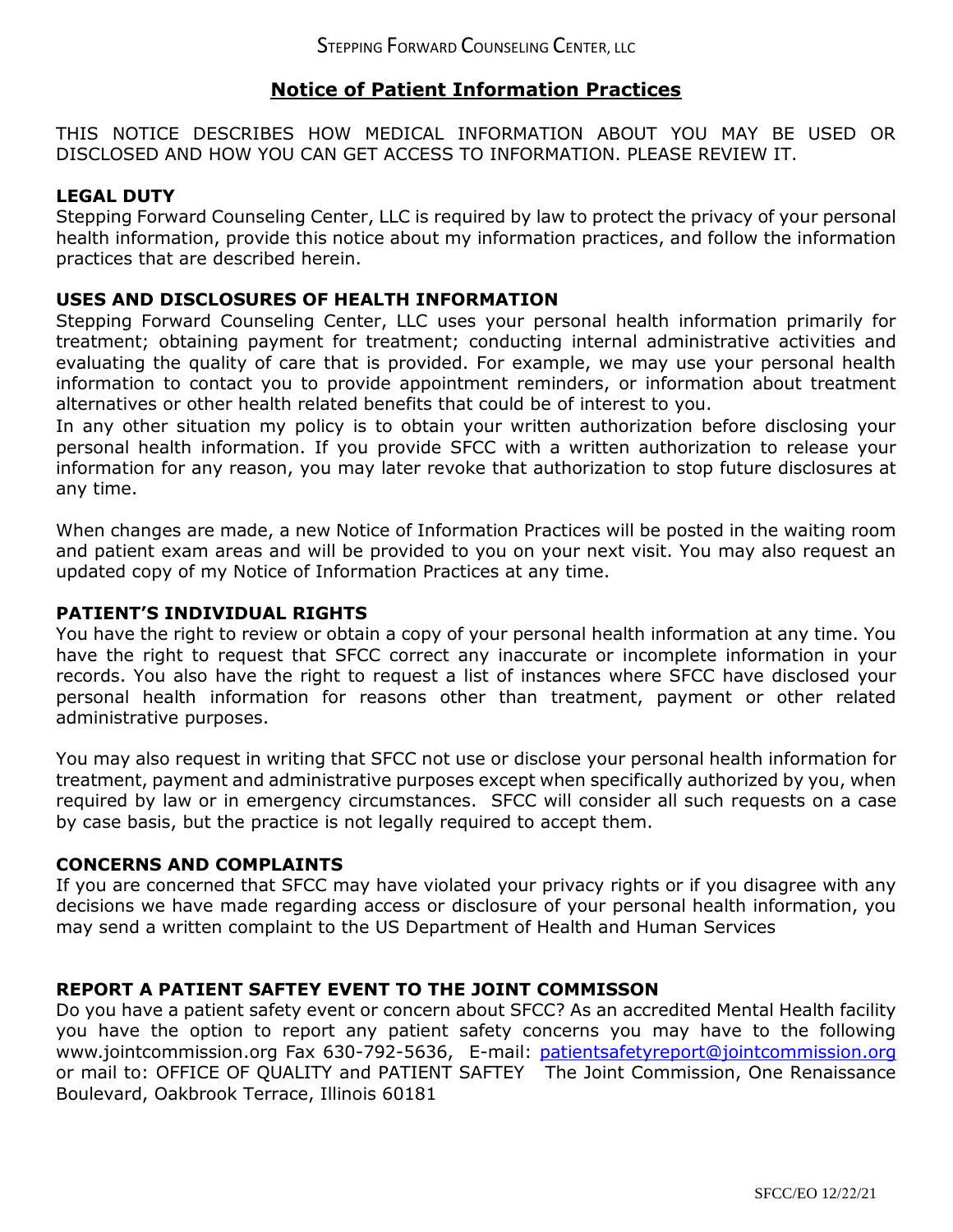# **Patient Information Consent Form**

I have read and fully understand the Notice of Information Practices provided by Stepping Forward Counseling Center, LLC. I understand that Stepping Forward Counseling Center, LLC *may* use or disclose my personal health information for the purposes of carrying out treatment, obtaining payment, evaluating the quality of services provided and any administrative operations related to treatment or payment. I understand that I have the right to restrict how my personal health information is used and disclosed for treatment, payment and administrative operations if I notify the practice.

I hereby consent to the use and disclosure of my personal health information for purposes as noted in Notice of Information Practices provided by Stepping Forward Counseling Center, LLC. I understand that I retain the right to revoke this consent by notifying the practice in writing at any time.

Patient Name

Signature Date Date Date of the United States of the United States of the Date Date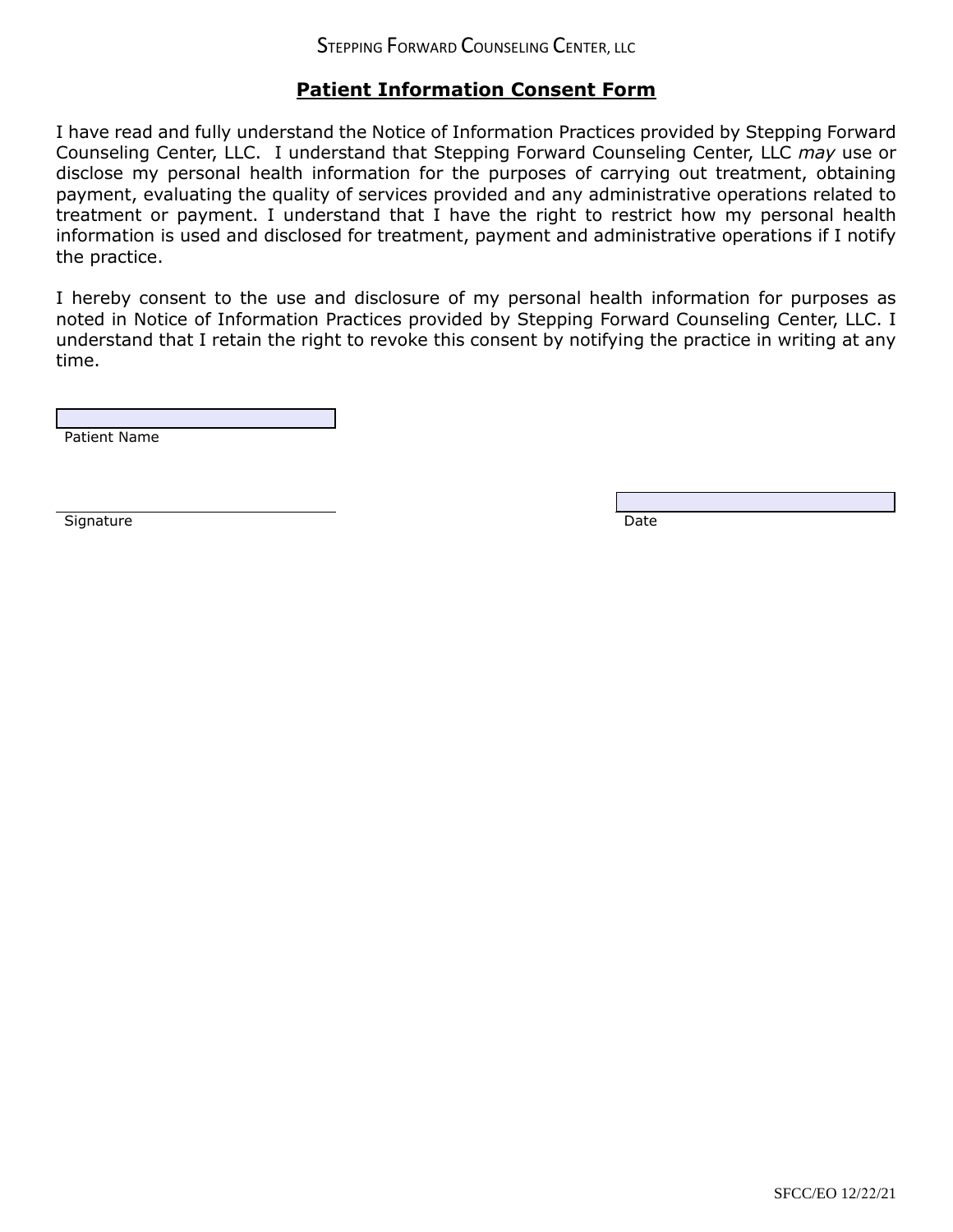# **Telehealth Consent Form**

Telehealth services are a form of therapy services provided via internet technology, which can include assessment, consultation, treatment, transfer of medical data, emails, telephone conversations and/or education using interactive audio, video, or data communication. I also understand that telehealth involves the communication of my medical/mental health information, both orally and/or visually.

Due to the nature of the technology used I understand that teletherapy may be experienced somewhat differently than face-to-face treatment sessions. I understand that I have the following rights with respect to telehealth:

- 1. I, the client, need to be a resident of and be located in the state at the time services are held (this is a legal requirement for providers practicing under a state license). I also have the right to withhold or withdraw consent at any time without affecting my right to future care or treatment.
- 2. I understand that the laws that protect the confidentiality of my medical information also applies to telehealth.
- 3. I understand that there are risks in participating in telehealth sessions, including, but not limited to: the possibility that the transmission of my information could be disrupted or distorted by technical failure, the transmission of my information could be interrupted by unauthorized persons, and/or the electronic storage of my medical information could be accessed by unauthorized persons. I understand that there is a risk of being overheard by anyone near me if I am not in a private room. I am responsible for providing the necessary computer, telecommunications equipment, and internet access for my telehealth sessions, and arranging a location with sufficient lighting and privacy for my telehealth session.
- 4. I understand that telehealth-based services and care may not be as complete as face-to-face services. I also understand that my provider believes telehealth services are appropriate until the recommencement of face-to-face services. I understand that I may benefit from telehealth services, but that results cannot be guaranteed or assured. I understand that there are potential risks and benefits associated with any form of psychotherapy, and that despite my efforts and the efforts of my provider, my condition may not improve, and in some case may even get worse.
- 5. I accept that telehealth services are not emergency services. If I, the client, am experiencing an emergency, I should call 911 or proceed to the nearest hospital emergency room for help. Clients who are actively at risk of harm to their selves or others are not suitable for telehealth services. If this is the case or becomes the case in the future, my provider will recommend more appropriate services.
- 6. I understand that dissemination of any personally identifiable information from the telehealth interaction to researchers or other entities shall not occur without my written consent.

I have read, understand, and agree to the information provided above regarding telehealth.

Client's Name

Client or Legal Guardian's Signature Date Date of Client or Legal Guardian's Signature Date